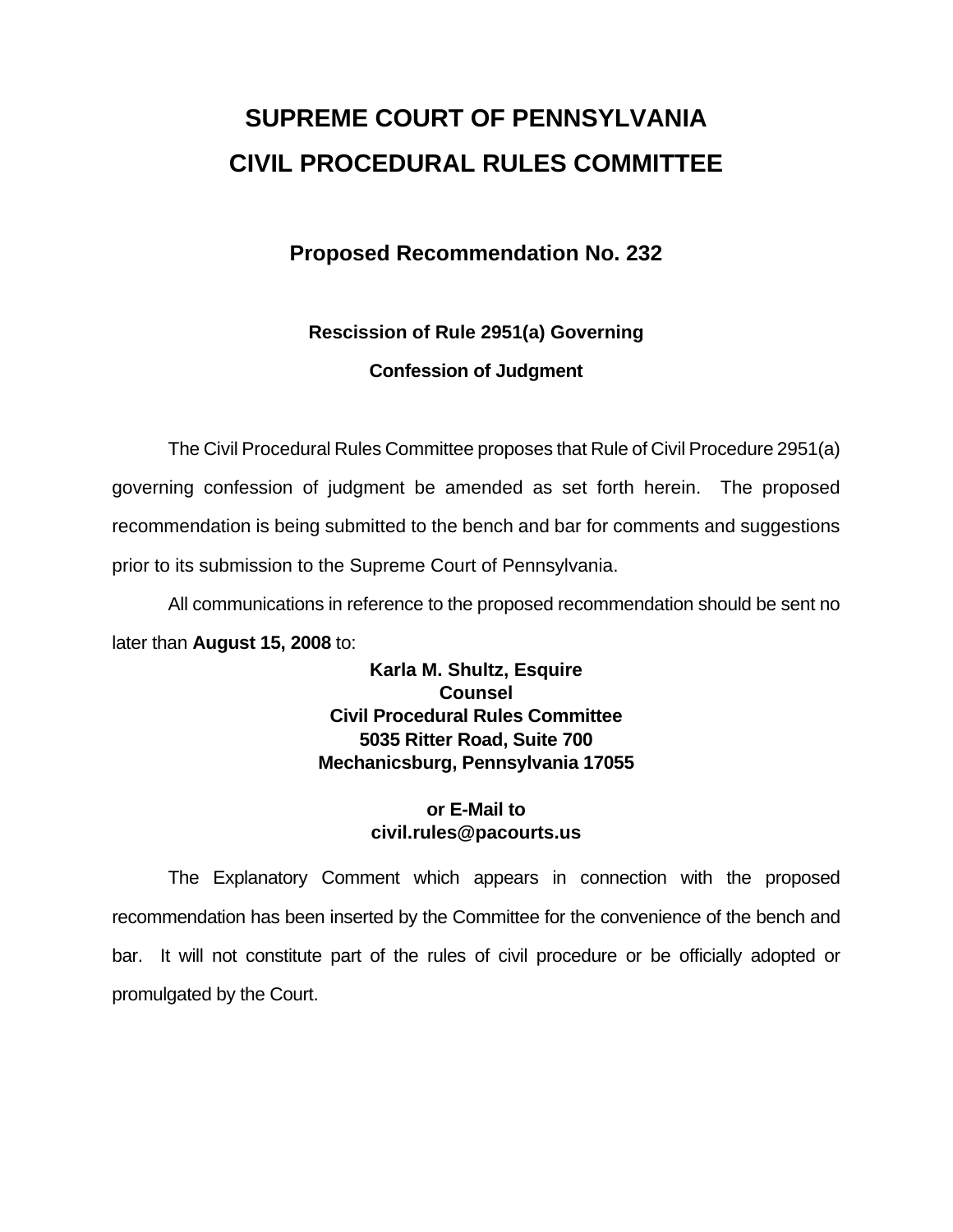#### **Rule 236. Notice by Prothonotary of Entry of Order or Judgment**

(a) The prothonotary shall immediately give written notice of the entry of

(1) a judgment entered by confession to the defendant by ordinary mail at the address stated in the certificate of residence filed by the plaintiff together with a copy of all documents filed with the prothonotary in support of the confession of judgment. The plaintiff shall provide the prothonotary with the required notice and documents for mailing and a properly stamped and addressed envelope; and

**[**Note: See Rule 2951(a) as to the requirement of filing a certificate of the residence of the plaintiff and of the defendant.**]**

(2) any other order or judgment to each party's attorney of record or, if unrepresented, to each party. The notice shall include a copy of the order or judgment.

Note: See Rules 1012 and 1025 as to the requirement of an address on an appearance and a pleading.

(b) The prothonotary shall note in the docket the giving of the notice and, when a judgment by confession is entered, the mailing of the required notice and documents.

 (c) Failure to give the notice or when a judgment by confession is entered to mail the required documents, or both, shall not affect the lien of the judgment.

 (d) The prothonotary may give the notice required by subdivision (a) or notice of other matters by facsimile transmission or other electronic means if the party to whom the notice is to be given or the party's attorney has filed a written request for such method of notification or has included a facsimile or other electronic address on a prior legal paper filed in the action.

> Note: Except as provided by subdivision (a)(1) relating to the entry of a judgment by confession, Rule 236 does not prescribe a particular method of giving notice. Methods of notice properly used by the prothonotary include, but are not limited to, service via United States mail and courthouse mail. Subdivision (d) governs facsimile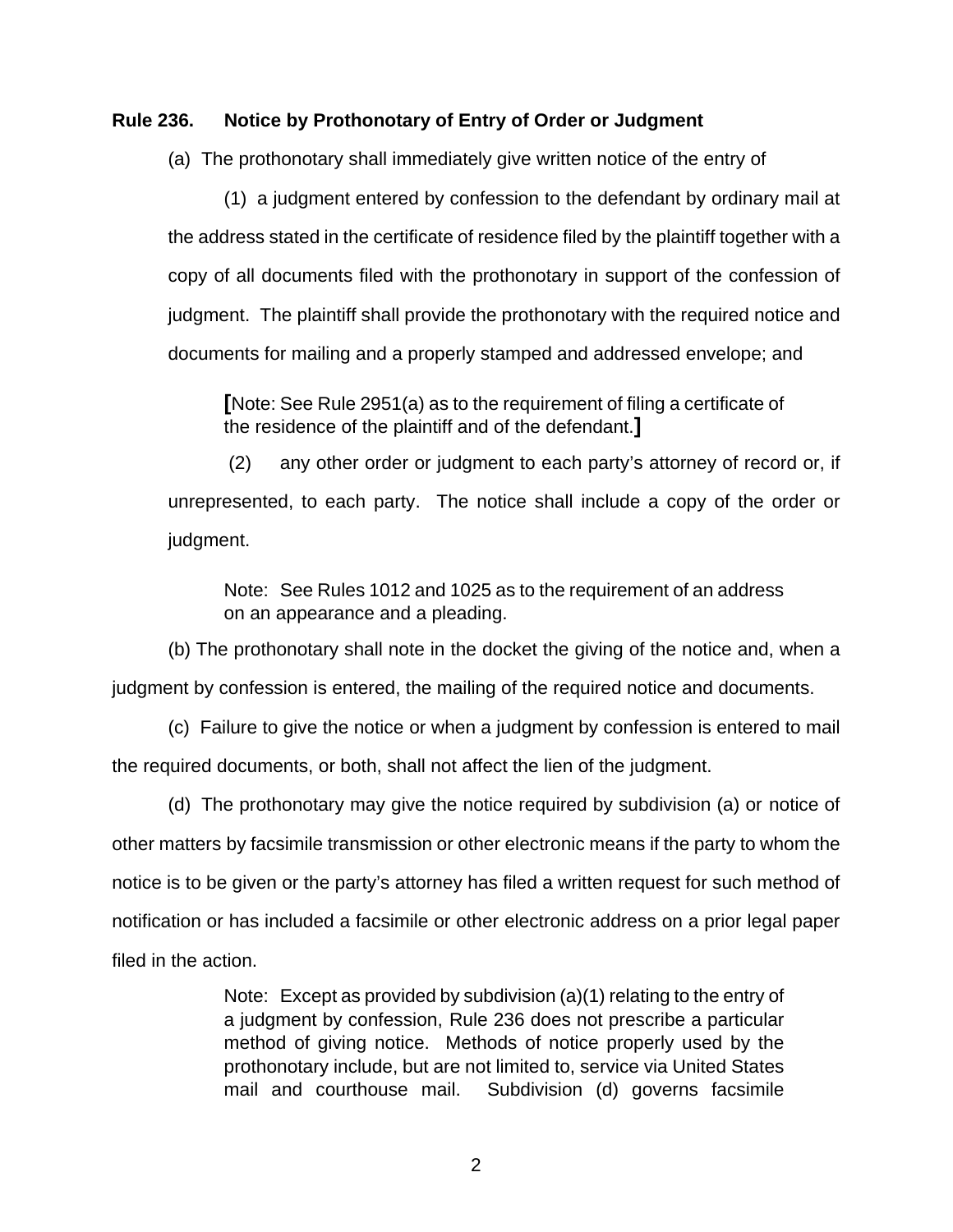transmission and other electronic means if the prothonotary chooses to use such a method.

 A facsimile or other electronic address set forth on letterhead is not a sufficient basis under this rule to authorize the prothonotary to give notice electronically.

 Notice by facsimile transmission or other electronic means is applicable not only to orders and judgments under subdivision (a) but also to ''other matters'' such as the scheduling of a conference, hearing or trial or other administrative matters. Where the technology involved provides an acknowledgment for the mailing or the receipt of the notice, the prothonotary should retain that acknowledgment as part of his or her file.

 See Rule 205.4 governing filling and service of legal papers by electronic means other than facsimile transmission.

 See Rule 440(d) governing service of legal papers other than original process by facsimile transmission.

## **Rule 2951. Method[s] of Proceeding**

**[**(a)(1) Upon filing of the documents required by subparagraph (2), the prothonotary shall enter judgment by confession on a note, bond or other instrument confessing judgment or authorizing confession by an attorney at law or other person against the person who executed it in favor of the original holder or, unless expressly forbidden in the instrument, in favor of the assignee or other transferee without the agency of an attorney and without the filing of a complaint, for the amount which may appear to be due from instrument. The judgment may include interest computable from the instrument.

(2) The documents to be filed in support of the entry of judgment are

(i) the instrument,

 (ii) an affidavit that the judgment is not being entered by confession against a natural person in connection with a consumer credit transaction, and

(iii) a certificate of residence of the plaintiff and of the defendant.

3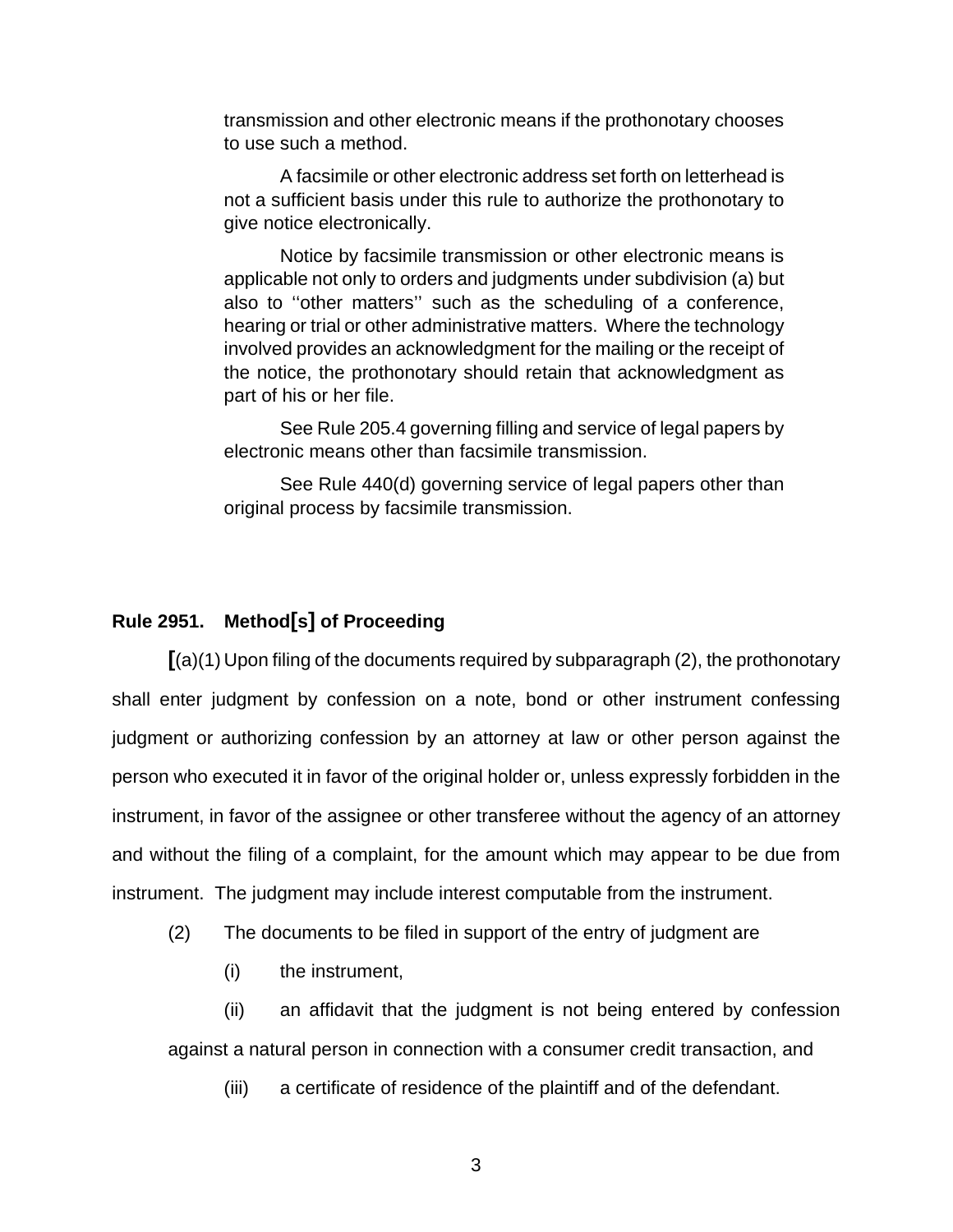Note: Section 2737(3) of the Judicial Code provides that the prothonotary shall have the power and the duty to "enter all civil judgments, including judgments by confession."

 A judgment by confession may be entered only in the name of a holder, assignee or other transferee. See Rule 2954.

 For collection of attorneys' fees under such a judgment see Rule 2957. If an instrument authorizes confession for a penal sum, judgment may be entered in that amount.

 If a judgment by confession on an instrument is to be entered in a judicial district which has implemented electronic filing, an electronic copy of the instrument should be filed in support thereof. Should an issue arise concerning the instrument, any party at any time may request the production of the original instrument for inspection pursuant to Pa.R.C.P. No. 205.4(b)(5).**]** 

**[**(b)**]**(a) **[**If judgment by confession is authorized by the instrument but may not

be entered by the prothonotary under subdivision (a), a**]** An action shall be commenced by

filing with the prothonotary a complaint substantially in the form provided by Rule 2952.

**[**Even though the instrument is one on which judgment could be entered by the

prothonotary under subdivision (a), the plaintiff may proceed under this subdivision.**]**

**[**(c) The action must be brought under subdivision (b) if

(1) the instrument is more than ten years old or

(2) the original cannot be produced fro filing or

 (3) it requires the occurrence of a default or condition precedent before judgment may be entered, the occurrence of which cannot be ascertained from the instrument itself, or

(4) the computation of the amount due requires consideration of matters outside the instrument.**]** 

**[**(d)**]**(b) If the instrument is more than twenty years old, judgment may be entered only by leave of court after notice and the filing of a complaint **[**under Subdivision (b)**]**.

4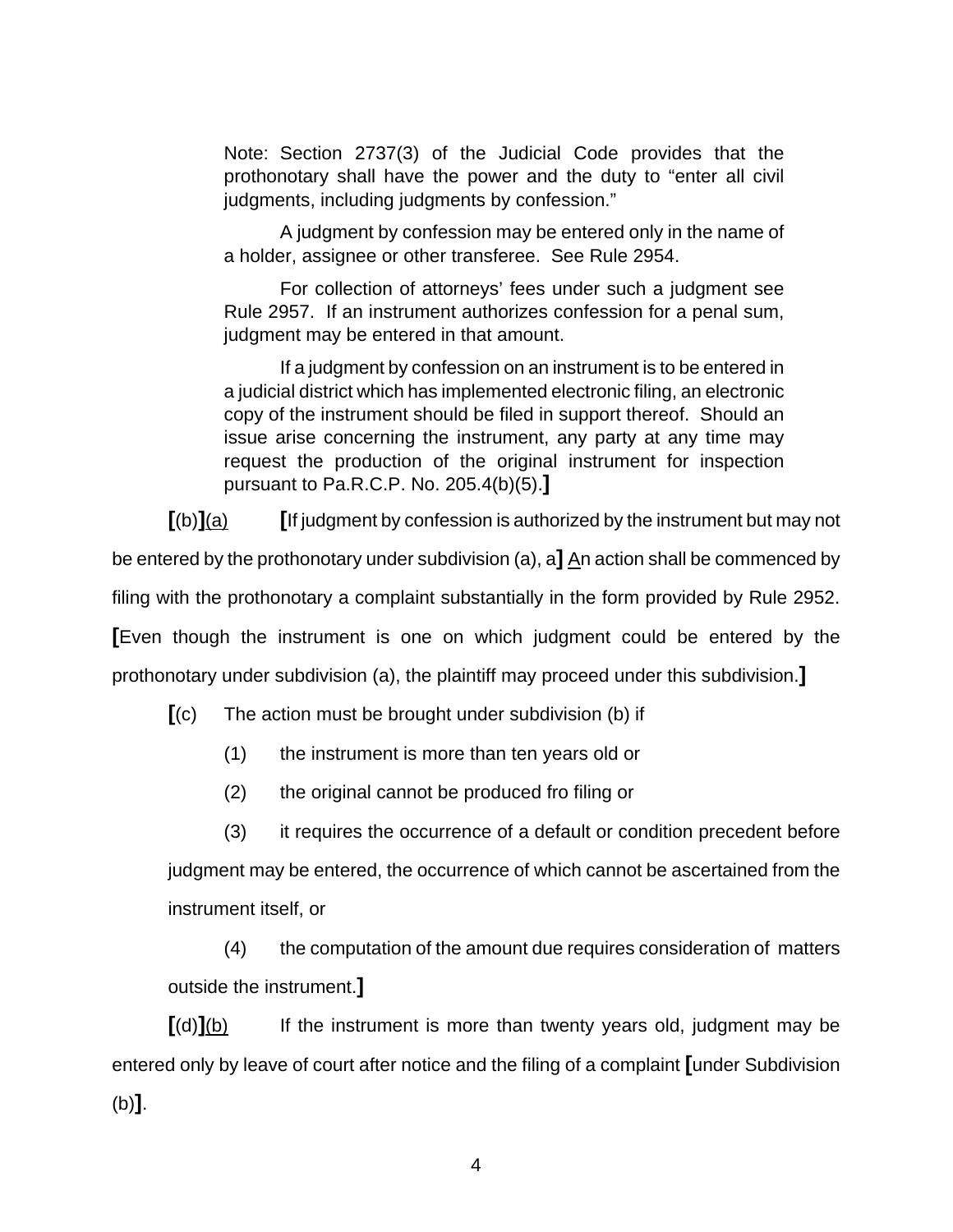**[**(e)**]**(c) When **[**the plaintiff proceeds under Subdivision (b) and**]** the original or a photostatic copy or like reproduction of the instrument showing the defendant's signature is not attached to the complaint, judgment may be entered only by leave of court after notice.

> Note: The procedure for notice and hearing shall be in accordance with local practice.

> See Sections 401(h) and 1205 of the Goods and Services installment Sales Act, 1966, Special Sess. No. 1, October 28, P.L. 7, effective April 1, 1967, 69 P.S. §1401(h) and 2205 which may limit the venue for commencement of an action in certain cases.

## **Rule 2955. Confession of Judgment**

 (a) **[**In an action commenced by a complaint under Rule 2951(b), t**]** The plaintiff shall file with the complaint a confession of judgment substantially in the form provided by Rule 2962.

(b) The attorney for the plaintiff may sign the confession as attorney for the

defendant unless an Act of Assembly or the instrument provides otherwise.

Note: There are local rules in some counties requiring the filing of an affidavit of non-military service. See also the **[**Soldiers' and Sailors'**]**  Servicemembers Civil Relief Act, 50 U.S.C.A. Appendix § **[**520**]** 521.

## **Rule 2956. Entry of Judgment**

The prothonotary shall enter judgment in conformity with the confession.

Note: As to instruments more than 20 years old see Rules 2951**[**(d)**]**(b) and 2952(a)(9).

 See Rule 236 for the notice required to be given and the documents required to be mailed to the defendant by the prothonotary.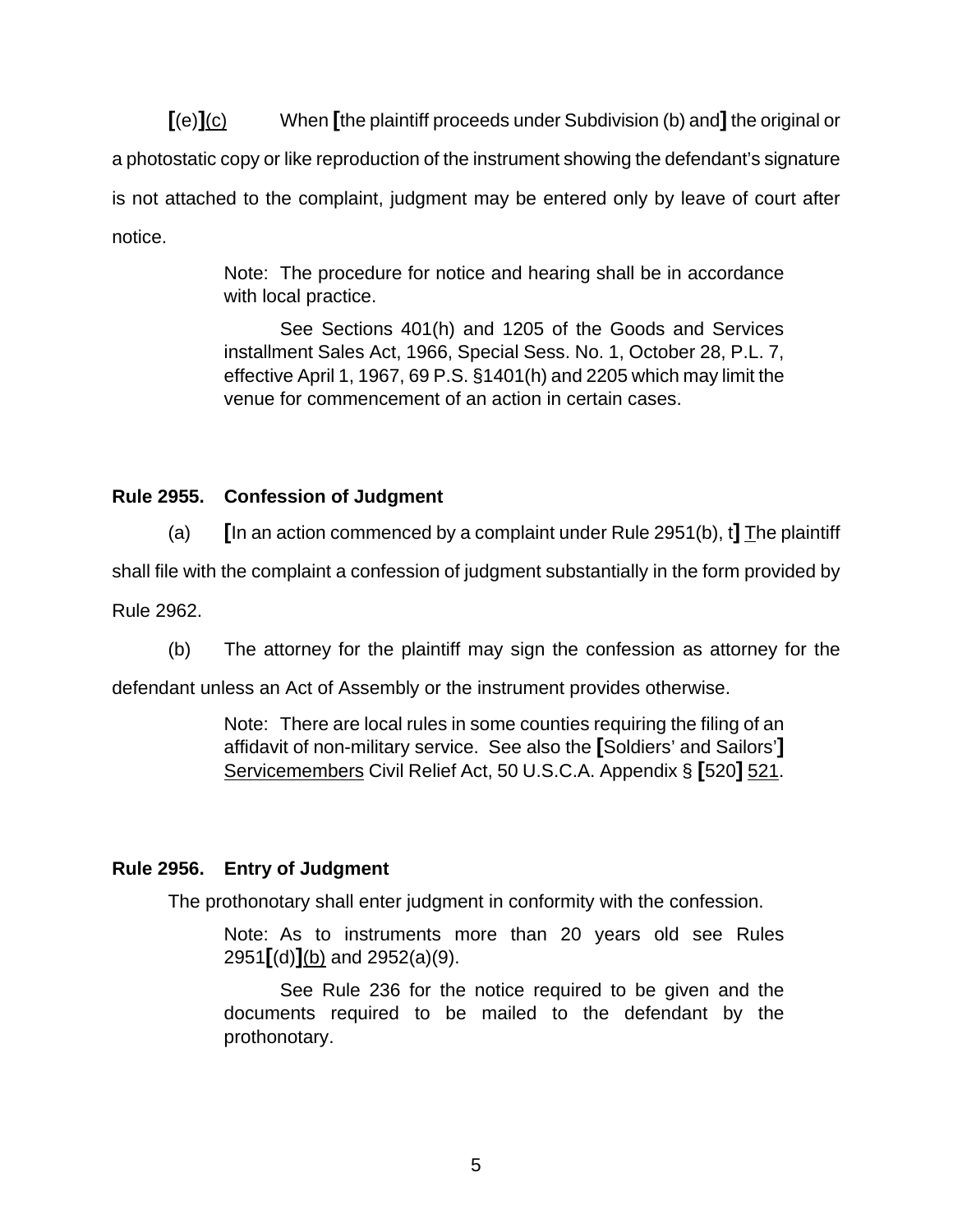#### **Rule 2957. Praecipe for Writ of Execution. Amount. Items Claimed. Certification**

 (a) Plaintiff may include the amount due, interest, attorneys' fees and costs in the praecipe for a writ of execution under Rule 2963(5). **[**Where judgment has been entered under Rule 2951(a) and there has been a record appearance of counsel at any stage of the proceedings and attorneys' fees are authorized in the instrument, these fees may be included in the praecipe for a writ of execution.**]**

 (b) The praecipe for the writ of execution shall contain the words "Confessed Judgment" immediately below the title of the praecipe and a certification that

(1) the praecipe is based upon a confessed judgment and

(2) the prothonotary is authorized to issue the writ of execution because

(i) the notice has been served pursuant to Rule 2958.1 as evidenced by a return of service filed of record, or

(ii) notice will be served pursuant to Rule 2958.2 because the property to be levied upon consists solely of real property or real property and personal property to be sold with the real property pursuant to Section 9604(a) of the Uniform Commercial Code, or

(iii) notice will be served pursuant Rule 2958.3 because the property to be levied upon consists of personal property or personal property and real property, not within the scope of Rule 2958.2(a)(2), or

(iv) notice was served in connection with a prior execution on this judgment and not further notice is required under Rule 2958.4(b), or

(v) a petition to open or strike the judgment has been previously filed and notice is not required under Rule 2956.1(c).

Note: See Rule 2963 for the form of the praecipe for writ of execution upon a confessed judgment.

6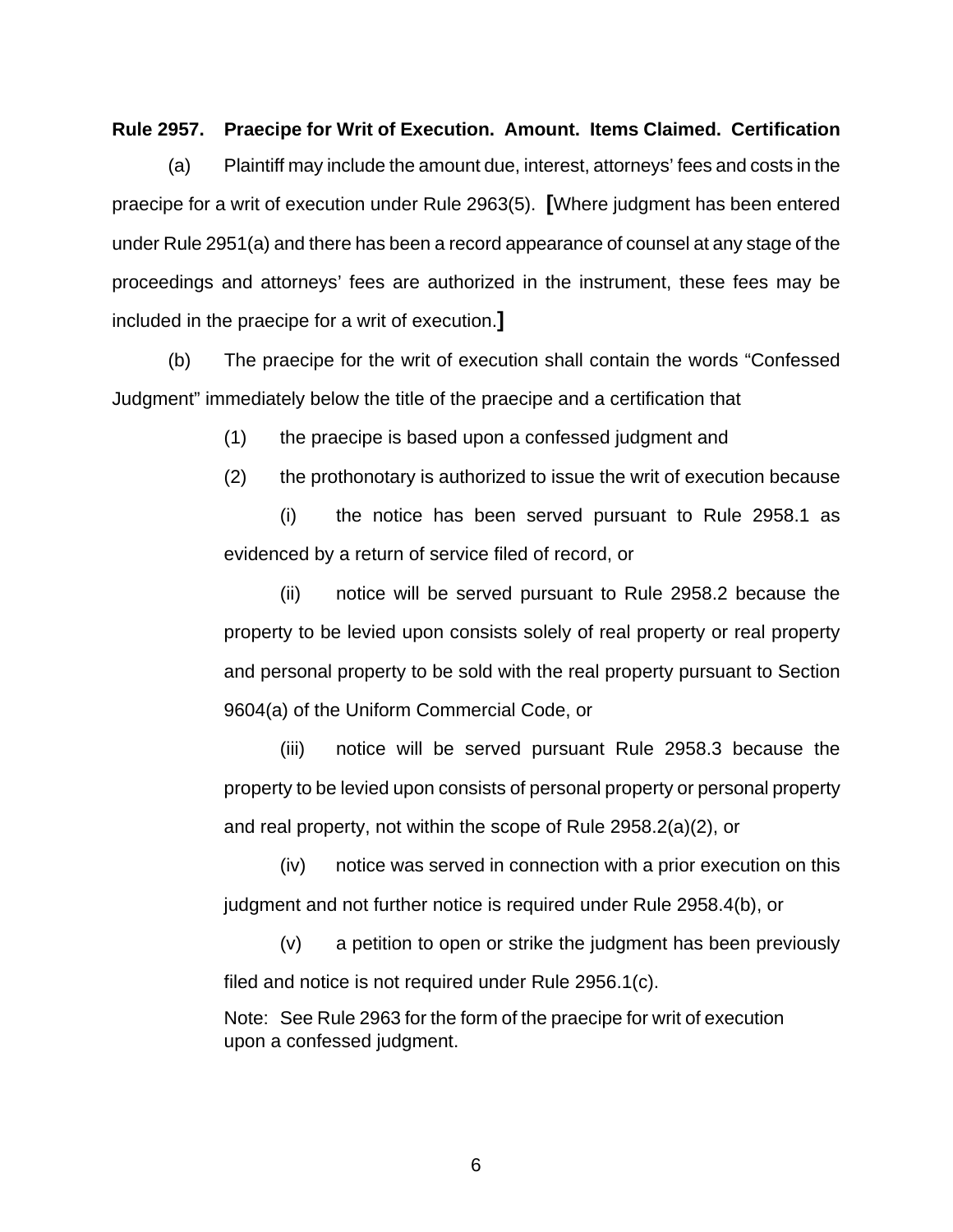## **Rule 2962. Confession of Judgment Where Action Commenced by Complaint. Form**

The confession of judgment required by Rule 2955 shall be substantially in the following form:

## (CAPTION)

Pursuant to the authority contained in the warrant of attorney, the original or a copy of which is attached to the complaint filed in this action, I appear for the defendant(s) and confess judgment in favor of the plaintiff(s) and against defendant(s) as follows:

| *(Principal) *(Penal) Sum |    |  |
|---------------------------|----|--|
| Other authorized items:   | S. |  |
| (Specify)                 |    |  |
| **Interest                |    |  |
| **Attorney fees           |    |  |

 $\overline{\phantom{a}}$  , which is a set of the set of the set of the set of the set of the set of the set of the set of the set of the set of the set of the set of the set of the set of the set of the set of the set of the set of th

\*Strike out inapplicable item.

\*\*Interest and attorney fees may be included only if authorized by the warrant.

Attorney for Defendant(s)

**[**Note: This form is not to be used when judgment by confession is entered by the prothonotary under Rule 2951(a).**]**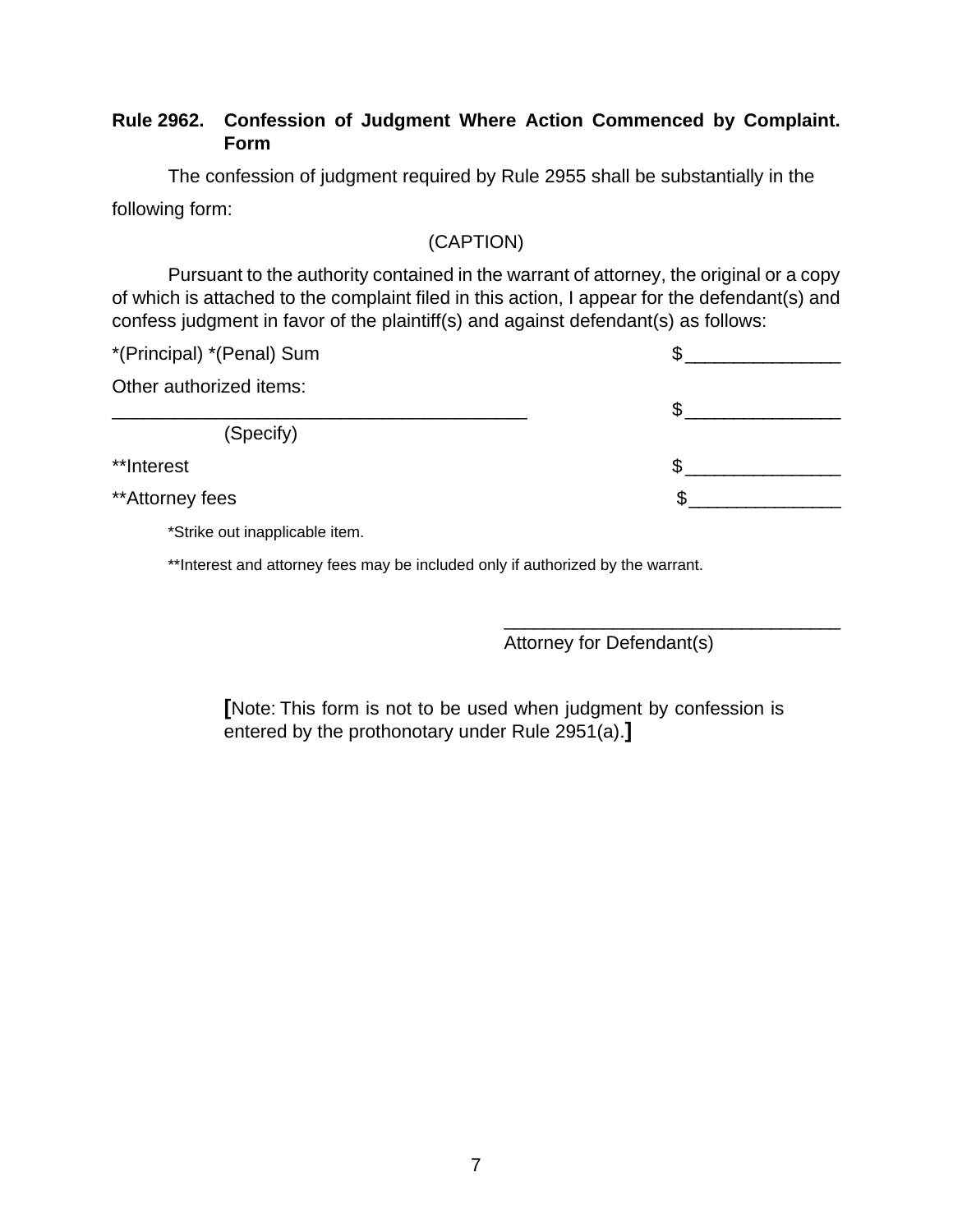## **Rule 2963. Praecipe for Writ of Execution. Certification. Form**

The praecipe for a writ of execution upon a confessed judgment shall be substantially in the following form:

(Caption)

## PRAECIPE FOR WRIT OF EXECUTION UPON A CONFESSED JUDGMENT

To the Prothonotary:

Issue a writ of execution upon a judgment entered by confession in the above matter,

| (1) | directed to the sheriff of _______________________________ county;  |                                             |
|-----|---------------------------------------------------------------------|---------------------------------------------|
| (2) |                                                                     |                                             |
|     | (Name of Defendant)                                                 |                                             |
| (3) |                                                                     |                                             |
|     | (Name of Garnishee)                                                 |                                             |
| (4) | and enter this writ in the judgment index                           |                                             |
|     | (a)                                                                 |                                             |
|     | (Name of Defendant)                                                 |                                             |
|     | (b)                                                                 |                                             |
|     | (Name of Garnishee)                                                 |                                             |
|     | pendens against real property of the defendant in name of garnishee |                                             |
|     |                                                                     |                                             |
|     | (Specifically describe property)                                    |                                             |
|     |                                                                     | (If space insufficient attach extra sheets) |
| (5) | Amount due                                                          | \$                                          |
|     |                                                                     | $\frac{1}{2}$                               |
|     | Attorneys' fees"                                                    |                                             |
|     | [[Costs to be added]] (Costs to be added)                           | $\sim$                                      |

**[**\*\*Where judgment has been entered under Rule 2951(a), attorneys' fees may be included if they are authorized in the instrument and there has been a record appearance of counsel at any stage of the proceedings.**]**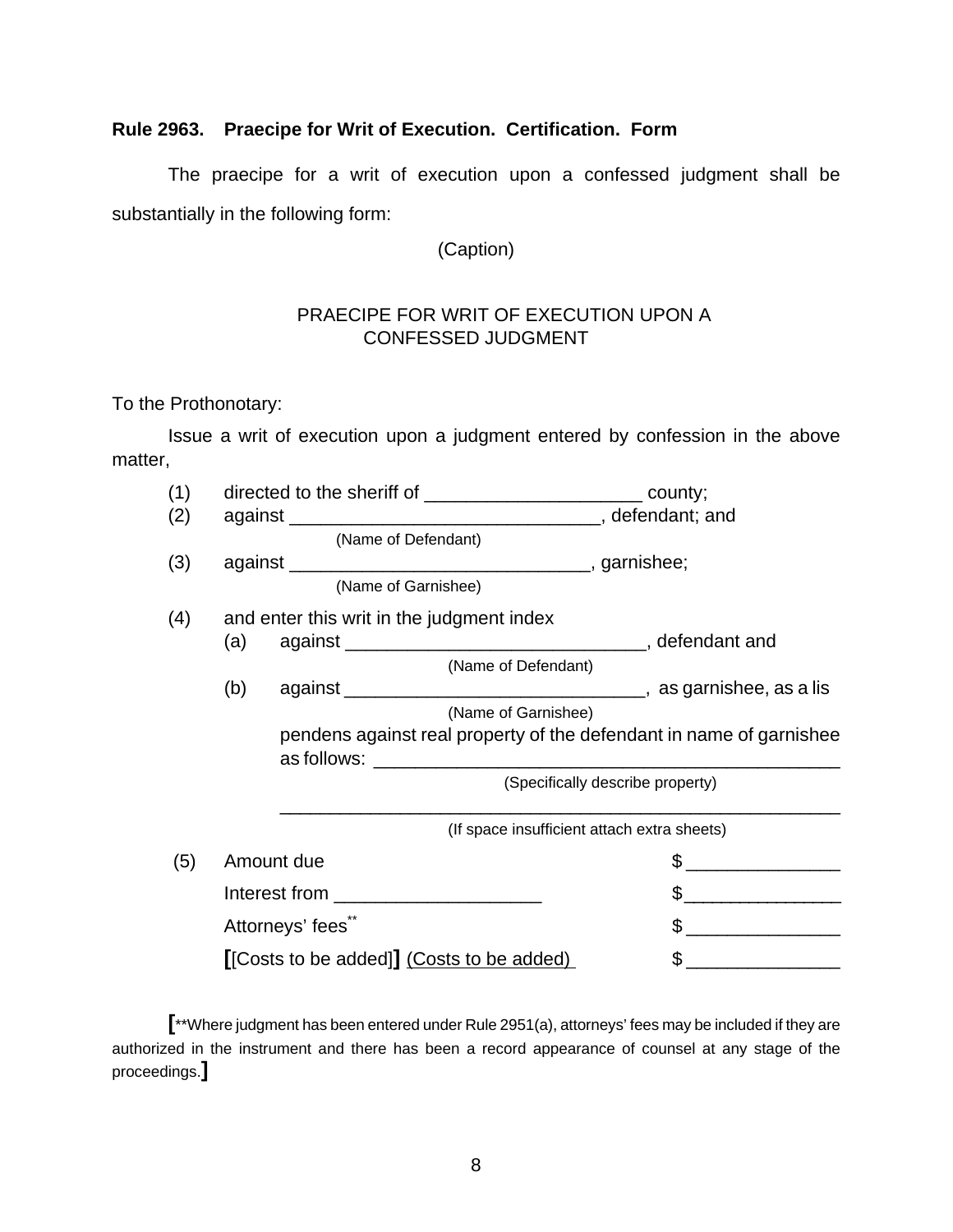#### **Certification**

I certify that

(a) This praecipe is based upon a judgment entered by confession, and

(Delete four of the following paragraphs which are inapplicable.)

 (b) Notice has been served pursuant to Rule 2958.1 at least thirty days prior to the filing of this praecipe as evidenced by a return of service filed of record.

 (c) Notice will be served at least thirty days prior to the date of the sheriff's sale of real property pursuant to Rule 2958.2.

(d) Notice will be served with the writ of execution pursuant to Rule 2958.3.

 (e) Notice was served in connection with a prior execution on this judgment and, pursuant to Rule 2958.4(b), no further notice is required.

 (f) Notice is not required under Rule 2956.1(c) because a petition to open or strike the judgment was previously filed.

(Attorney for Plaintiff)

\_\_\_\_\_\_\_\_\_\_\_\_\_\_\_\_\_\_\_\_\_\_\_\_\_\_\_\_\_\_\_\_\_

Note: Under paragraph (1) when the writ is directed to the sheriff of another county as authorized by Rule 3103(b), the county should be indicated. Under Rule 3103(c) a writ issued on a transferred judgment may be directed only to the sheriff of the county in which issued. Paragraph (3) above should be completed only if a named garnishee is to be included in the writ.

 Paragraph (4)(a) should be completed only if entry of the execution in the county of issuance is desired as authorized by Rule 3104(a). When the writ issues to another county entry is required as of course in that county by the prothonotary. See Rule 3104(b).

 Paragraph (4)(b) should be completed only if real property in the name of a garnishee is attached and entry as a lis pendens is desired. See Rule 3104(c).

 Certification as to waiver of exemption may be included in the praecipe. Specific directions to the sheriff as to property to be levied upon may be included in the praecipe or by separate direction at the option of plaintiff.